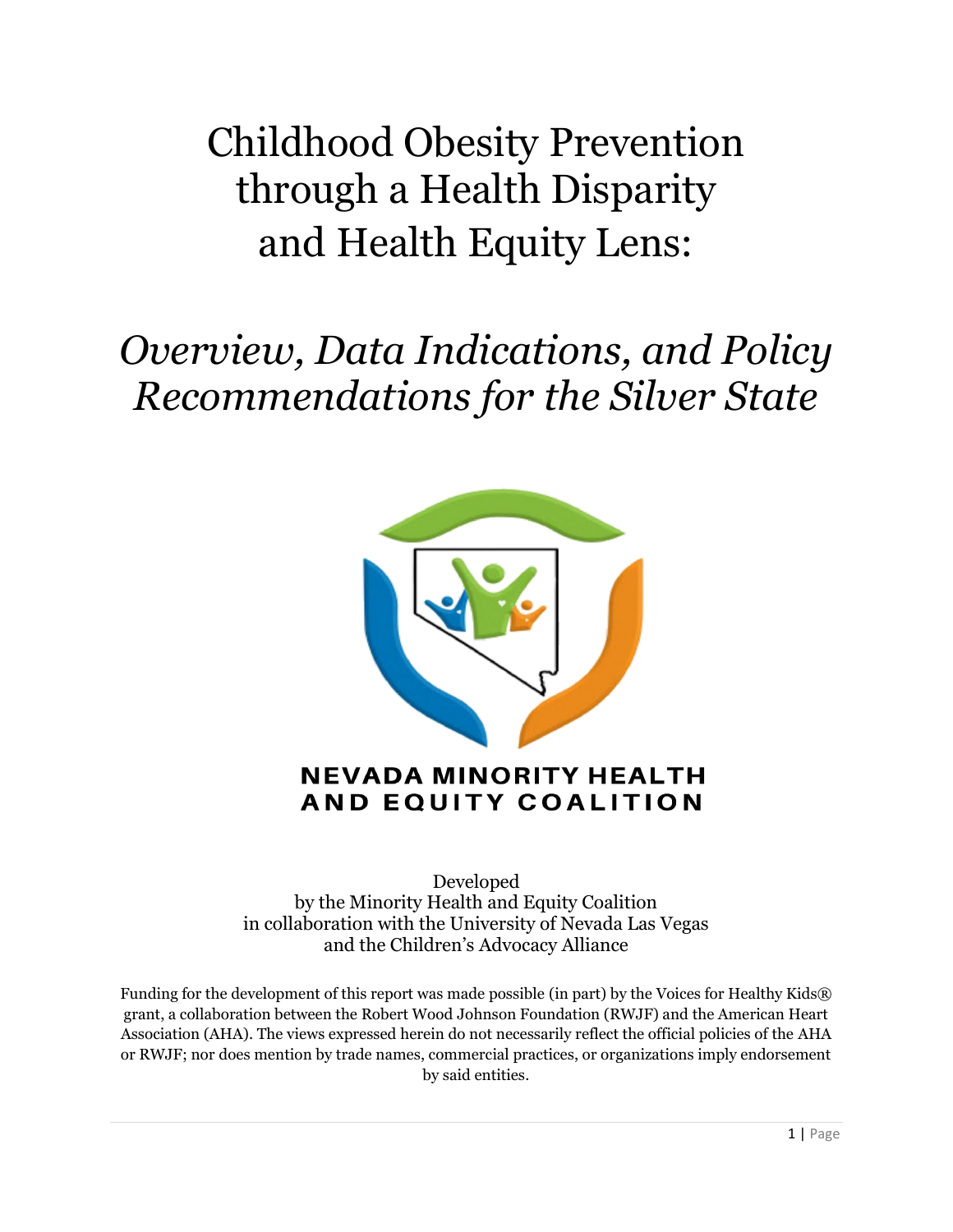#### **Executive Overview**

Obesity is a serious public health problem in the United States and can affect anyone, regardless of age. Nearly one in three kids or teens in the U.S. are overweight or obese, nearly three times the number in 1963; and nearly 60% of overweight children ages 5 to 17 have at least one risk factor for cardiovascular disease (25% have two or more).<sup>1</sup>

The percentage of obese youth in the United States been steadily climbing over the last four decades.<sup>2</sup> According to the National Survey of Children's Health, 17% of Nevada children ages 10-17 are overweight and 13.7% are obese; a ranking of 31 out of 51 among all states and the District of Columbia.<sup>3</sup> According to the Nevada Institute for Children's Research & Policy, 31.6% of Nevada children entering kindergarten are overweight or obese.<sup>4</sup> The obesity rate for high school students in Nevada is currently 14%. 5



Obesity puts children at increased risk for cardiovascular diseases, type 2 diabetes, sleep apnea, liver disease, bone and joint issues, psychosocial issues, and poorer academic performance.<sup>6</sup> There are also negative psychological effects including low self-esteem, negative body image, and depression.<sup>7</sup>

Obesity occurs when a child is well above a healthy body fat percentage for his or her age and height and may be influenced by a child's community. In some communities, it may be difficult to make healthy food choices and perform adequate physical activity.

<sup>5</sup> State of Childhood Obesity (2020). The State of Obesity in Nevada. Retrieved fro[m https://stateofchildhoodobesity.org/states/nv/](https://stateofchildhoodobesity.org/states/nv/)

<https://www.cdc.gov/nccdphp/dnpao/features/childhood-obesity/index.html>

<sup>1</sup> American Heart Association (2020). BMI in Children. Retrieved fro[m https://www.heart.org/en/healthy-living/healthy](https://www.heart.org/en/healthy-living/healthy-eating/losing-weight/bmi-in-children)[eating/losing-weight/bmi-in-children](https://www.heart.org/en/healthy-living/healthy-eating/losing-weight/bmi-in-children)

<sup>&</sup>lt;sup>2</sup> Skinner, A. C., Ravanbakht, S. N., Skelton, J. A., Perrin, E. M., & Armstrong, S. C. (2018). Prevalence of Obesity and Severe Obesity in US Children, 1999-2016. *Pediatrics*, *141*(3), e20173459. https://doi.org/10.1542/peds.2017-3459

<sup>3</sup> Data Resource Center for Child and Adolescent Health (2020). National Survey of Children's Health 2017-2018. Retrieved fro[m](about:blank)  [https://www.childhealthdata.org/browse/survey/results?q=6852&r=30](about:blank) 

<sup>4</sup> *Nevada Institute for Children's Research and Policy. Health Status of Children Entering Kindergarten in Nevada (2018-2019).*  Retrieved fro[m https://nic.unlv.edu/files/KHS%20Year%2011%20Report%206.7.19%20Final.pdf](https://nic.unlv.edu/files/KHS%20Year%2011%20Report%206.7.19%20Final.pdf)

<sup>6</sup> [Division of Nutrition, Physical Activity, and Obesity,](https://www.cdc.gov/nccdphp/dnpao/index.html) [National Center for Chronic Disease Prevention and Health Promotion](http://www.cdc.gov/chronicdisease)  (2020). September is National Childhood Obesity Month. Retrieved from

<sup>7</sup> Ibid.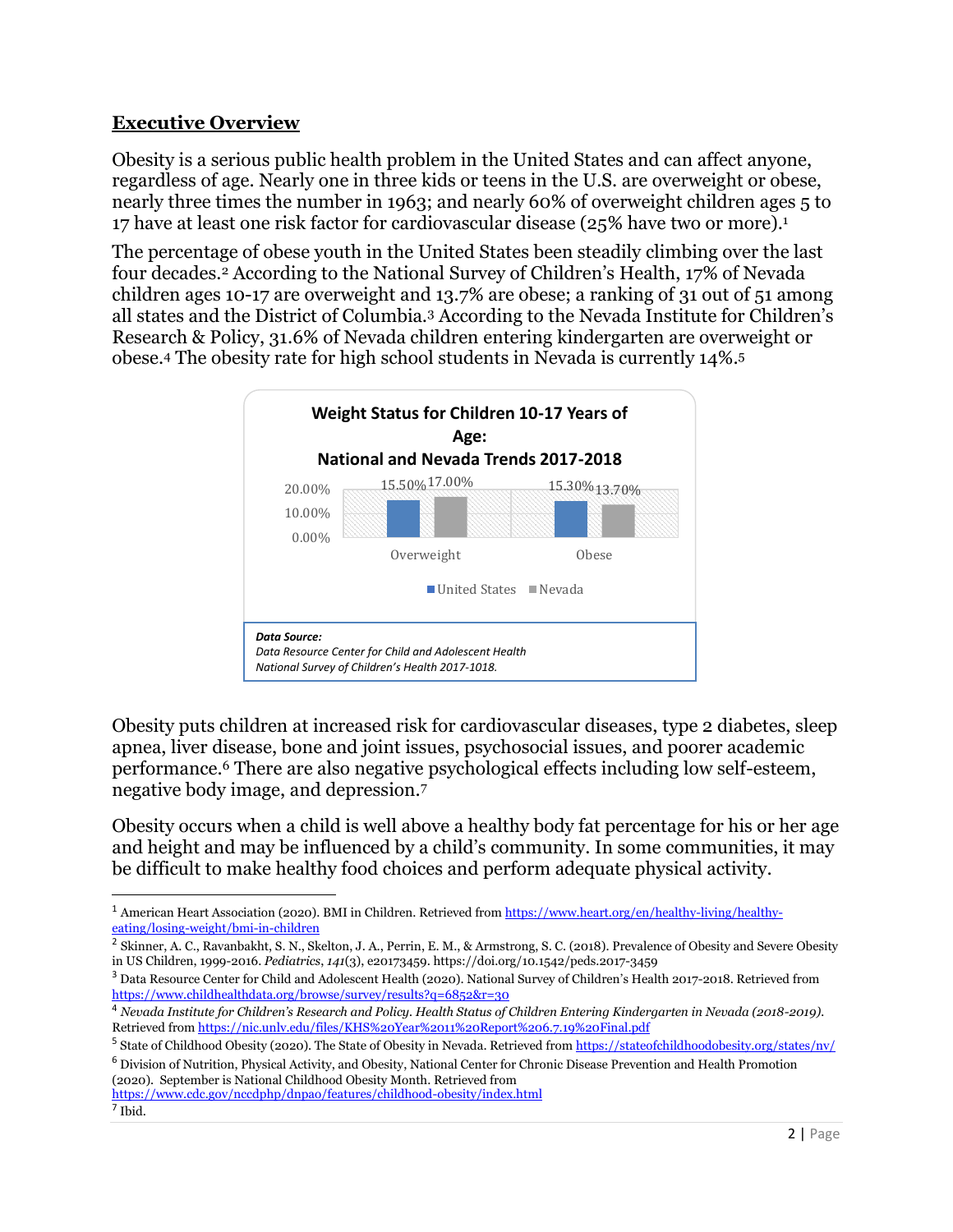Childcare centers, schools, or neighborhoods can impact dietary choices and opportunities for active play. Community factors for physical activity and diet include the affordability of healthy foods, peer and social supports, marketing and promotion, and policies that determine community design.<sup>8</sup>

In 2020, COVID-19 related lockdowns and school closures negatively impacted dietary habits, sleep patterns, and physical activity levels among children. <sup>9</sup> School environments often provide structure and routines around mealtimes, physical activity, and sleep (three predominant lifestyle factors implicated in obesity risk).

There is growing consensus in the scientific community that multiple factors contributing to childhood obesity disparities among racial and ethnic minorities correlate with socioeconomic status.10 Additional factors impacting childhood obesity include cultural, family, community/environmental, and psychological stressors. <sup>11</sup> While obesity affects many Nevadans, some racial and ethnic groups are disproportionately impacted. Nearly half of all Native American/Alaska Native kindergarteners in the state are obese (44.6%). Latinx (32.1%) and African American kindergarteners (27.4%) also have high obesity rates, especially when compared to Caucasian children (15.3%).



<sup>8</sup> Centers for Disease Control and Prevention (2020). Childhood Obesity Causes & Consequences. Retrieved at <https://www.cdc.gov/obesity/childhood/causes.html>

<sup>9</sup> Pietrobelli, A., Pecoraro, L., Ferruzzi, A., Heo, M., Faith, M., Zoller, T., Antoniazzi, F., Piacentini, G., Fearnbach, S. N., & Heymsfield, S. B. (2020). Effects of COVID-19 Lockdown on Lifestyle Behaviors in Children with Obesity Living in Verona, Italy: A Longitudinal Study. Obesity (Silver Spring, Md.), 28(8), 1382–1385. [https://doi.org/10.1002/oby.22861](https://www.google.com/url?q=https://doi.org/10.1002/oby.22861&sa=D&ust=1602695159573000&usg=AFQjCNFfnh1bY6AmKNTBxaCgnOZkhJEzCQ)

<sup>&</sup>lt;sup>10</sup> Fradkin, C., Wallander, J.L., Elliott, M.N., Tortolero, S., Cuccaro, P., & Schuster, M.A. (2015). Associations between socioeconomic status and obesity in diverse, young adolescents: variation across race/ethnicity and gender. *Health Psychology, 34*(1), 1-9. doi:10.1037/hea0000099.

<sup>11</sup> Krueger, P.M., & Reither, E.N. (2015). Mind the gap: race/ethnic and socioeconomic disparities in obesity. *Obesity, 15*(95), 1-9. doi:10.1007/s11892-015-0666-6.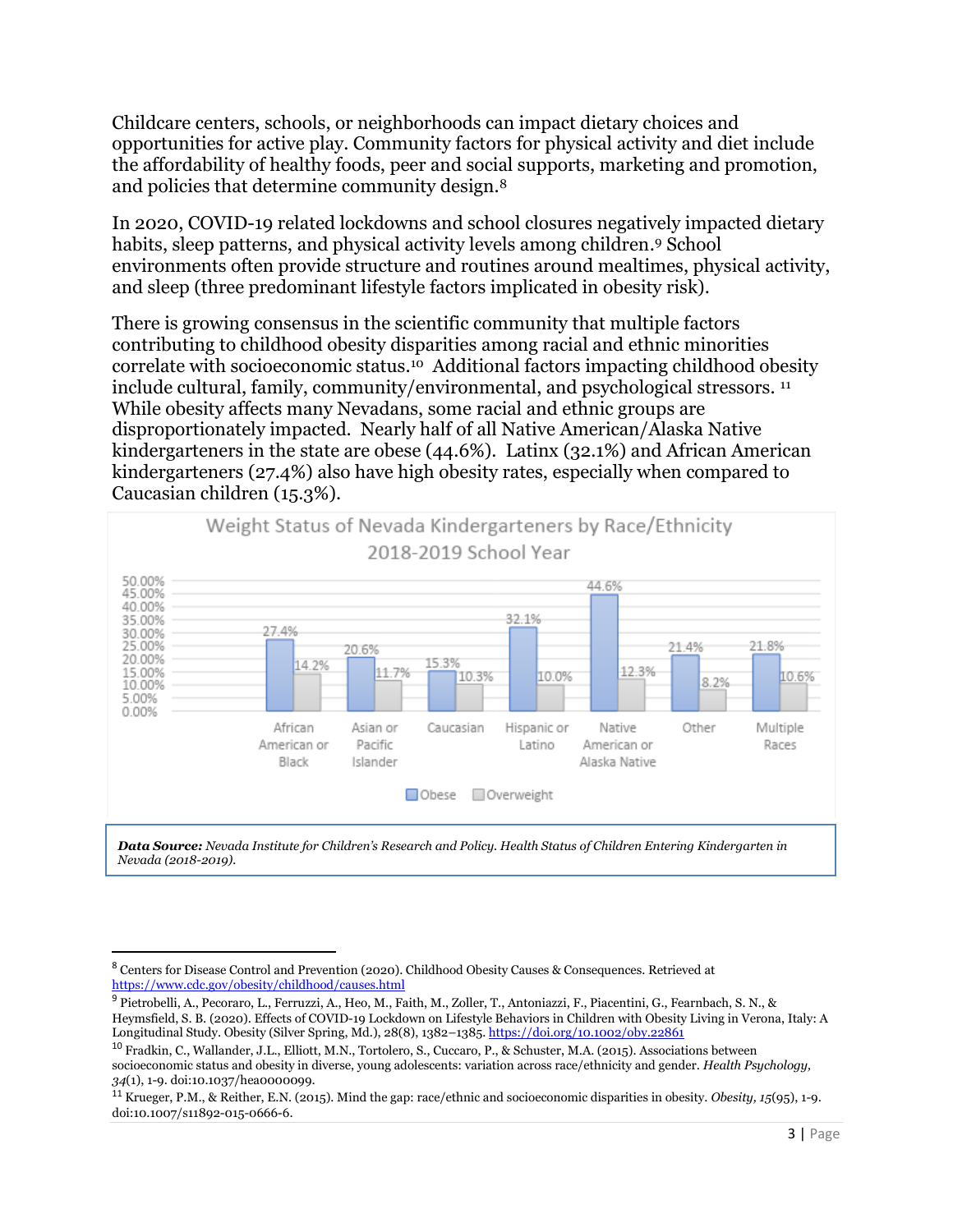Populations that experience health inequities (based on factors such as race, income, gender, or geographic location) suffer poor health outcomes. For Nevada to reduce these racial/ethnic health disparities in childhood obesity, we must provide equal access to services that promote optimal health by meeting individuals and families where they are physically, emotionally, and economically.<sup>12</sup> Federal funding for obesity prevention in Nevada is minimal. In 2013, Nevada received funding from the Centers for Disease Control and Prevention (CDC) to develop a state obesity prevention plan to document efficiencies and improve programs, expand practice-based evidence, and demonstrate health outcomes related to childhood obesity. Additionally, each state conducted an evaluation of its efforts over the project period (2013-2015) in collaboration with the CDC. That funding has ended, and current funding to continue this important endeavor is limited. Sadly, once federal grant programs end, the ability to sustain them with fidelity is difficult and they often lose efficacy.

#### **Problem Statement and Contributing Factors**

An imbalance of nutritional factors and physical activity often contributes to obesity. The consumption of higher than recommended amounts of total fat, saturated fat, added sugar, and sodium combined with inadequate amounts of activity (active play, sports participation, and/or structured exercise) leads to the body storing excess calories in adipose tissue. Obesity during childhood increases the likelihood of developing: 13

- High blood pressure and/or cholesterol, which are risk factors for cardiovascular diseases
- Impaired glucose tolerance, insulin resistance, and/or type 2 diabetes
- Respiratory problems including asthma and sleep apnea
- Joint disorders and discomfort
- Fatty liver disease, gallstones, and gastro-esophageal reflux (i.e., heartburn)

Additionally, childhood obesity correlates with anxiety, depression, low self-esteem, and lower self-reported quality of life. Children who are overweight are more likely to experience bullying.14 Being overweight or obese during childhood increases the likelihood of adult obesity and associated health concerns. Approximately 70% of obese adolescents grow to become obese adults.<sup>15</sup> Adult obesity is associated with increased

<sup>12</sup> Kaiser Permanente Thriving Schools (2020). Addressing Health Equity and Childhood Obesity. Retrieved from <https://thrivingschools.kaiserpermanente.org/addressing-health-equity-and-childhood-obesity/>

<sup>13</sup> Centers for Disease Control and Prevention (2020). Childhood Obesity & Consequences. Retrieved from <https://www.cdc.gov/obesity/childhood/causes.html>

<sup>14</sup> Centers for Disease Control and Prevention (2020). Childhood Obesity & Consequences. Retrieved from <https://www.cdc.gov/obesity/childhood/causes.html>

<sup>15</sup> Nevada Wellness (2015). The Obesity Burden in Nevada. Retrieved from

[http://dpbh.nv.gov/uploadedFiles/dpbhnvgov/content/Programs/Obesity/Docs/Burden%20of%20Obesity%20in%20Nevada%202](http://dpbh.nv.gov/uploadedFiles/dpbhnvgov/content/Programs/Obesity/Docs/Burden%20of%20Obesity%20in%20Nevada%202015.pdf) [015.pdf](http://dpbh.nv.gov/uploadedFiles/dpbhnvgov/content/Programs/Obesity/Docs/Burden%20of%20Obesity%20in%20Nevada%202015.pdf)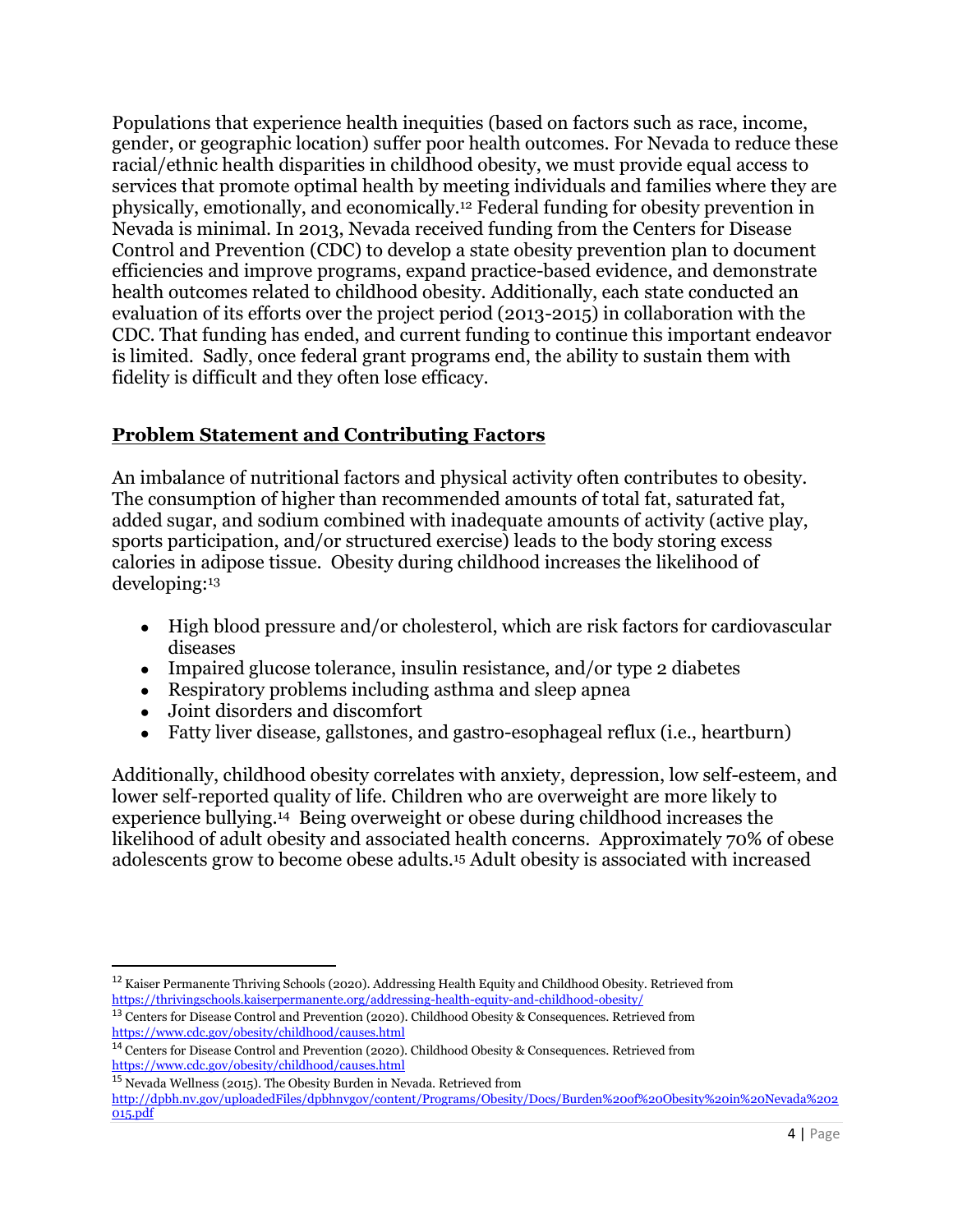risk of the adverse health conditions demonstrated in childhood obesity and additional diseases including several cancers. 16

#### **Social Determinants of Health and Health Equity**

Health reflects not only personal choices, but also access to social and economic opportunities, available resources and supports, quality of education, safety of workplaces, cleanliness of water, food, and air, and the nature of social interactions and relationships.<sup>17</sup> Eating well and staying active, not smoking, getting recommended immunizations and screening exams, and seeing a doctor when ill is vital to overall health and wellness. The conditions in which we live explain, in part, why some individuals are healthier than others and why we as a nation need drastic health improvements.



## *Social Determinants of Health*

*Health equity* examines differences in quality of life and healthcare across different populations. Health equity is achieved when every person can attain their full health potential: This means individuals should not be denied this potential because of socially determined circumstances. Health inequities are reflected in differences in longevity and/or quality of life, rates of disease, disability, and death, severity of disease, and access to treatment.<sup>18</sup>

<sup>16</sup> Centers for Disease Control and Prevention (2020). Childhood Obesity & Consequences. Retrieved from <https://www.cdc.gov/obesity/childhood/causes.html>

<sup>17</sup> <https://www.healthypeople.gov/2020/topics-objectives/topic/social-determinants-of-health> <sup>18</sup> Centers for Disease Control and Prevention (2020). Health Equity. Retrieved from [https://www.cdc.gov/chronicdisease/healthequity/index.htm.](https://www.cdc.gov/chronicdisease/healthequity/index.htm)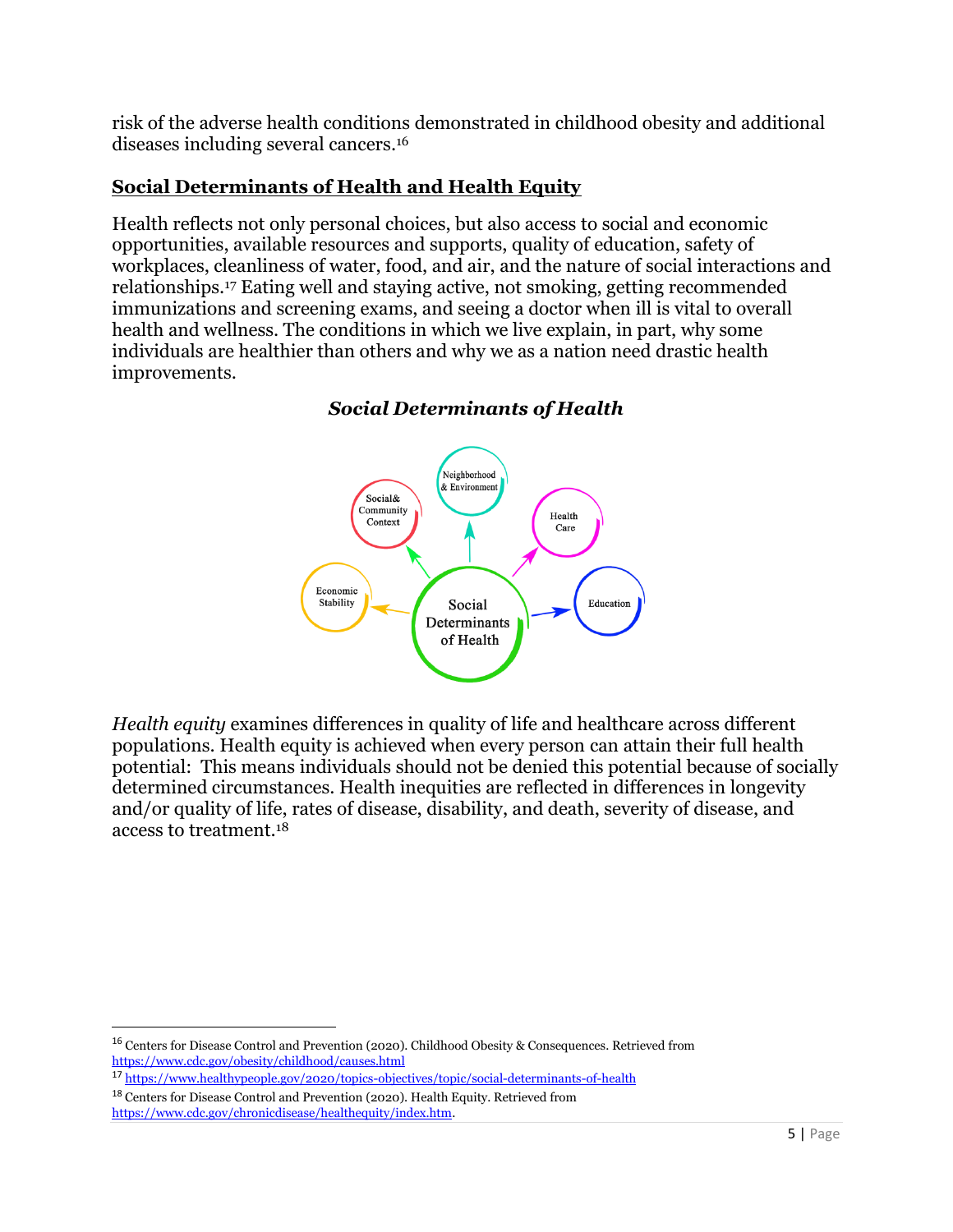## *Equality vs Equity: A Visual Representation*



#### *Contributing Factor 1: Food Preferences*

Culture-related preferences for certain foods have been identified as contributory to obesity disparities.<sup>19</sup> Focus groups investigating barriers to healthy eating among minority youth found availability of fast food, cultural attraction, cultural eating, and family norms as barriers to healthy dietary habits.<sup>20</sup> Additionally, cultural perceptions of health relative to body size may contribute to childhood obesity disparities. For example, multiple participants in a focus group of Latina mothers agreed with the statement that "having a thin child is a sign of poor parenting." <sup>21</sup>

Fast food and processed foods are widely available, low cost, and nutritionally poor. These lower-cost foods comprise a greater proportion of the diets of individuals with lower-incomes. <sup>22</sup> Presently, parents often work longer hours or reduce expenditures because of the rising unemployment rate.<sup>23</sup> As a result of the COVID-19 pandemic, many are homeschooling their children. Families may have a limited amount of time and/or resources to prepare meals, leading them to choose fast, convenient prepared foods.

#### *Contributing Factor 2: Family Factors*

Research findings indicate that family factors also contribute to childhood obesity disparities. For example, research has found that parental body mass index (BMI) is predictive of children's BMI24, and that children model their caregivers' unhealthy

<sup>19</sup> Austin, G.L., & Krueger, P.M. (2013). Increasing the percentage of energy from dietary sugar, fats, and alcohol in adults is associated with increased energy intake but has minimal association with biomarkers of cardiovascular risk. *The Journal of Nutrition, 143*(10), 1651-1658. doi:10.3945/jn.113.180067.

<sup>&</sup>lt;sup>20</sup> Barroso, C.S., Peters, R.J., Johnson, R.J., Kelder, S.H., & Jeferson, T. (2010). Beliefs and perceived norms concerning body image among African-American and Latino teenagers. *Journal of Health Psychology, 15*(6), 858-870. doi:10.1177/1359105309358197. <sup>21</sup> Lindsay, A.C., Sussner, K.M., Greaney, M.L., & Peterson, K.E. (2011). Latina mothers' beliefs and practices related to weight

status, feeding, and the development of child overweight. *Public Health Nursing, 28*(2), 107-118. doi:10.1111/j.1525- 1446.2010.00906.x.

 $^{22}$  Medical News Today (2015). How do race and ethnicity influence obesity? Retrieved from [https://www.medicalnewstoday.com/articles/292913#Socioeconomic-factors.](https://www.medicalnewstoday.com/articles/292913#Socioeconomic-factors)

<sup>&</sup>lt;sup>23</sup> Edwards, K. A., Evans, G., Schwam, D. (2020). Parenting Through the Pandemic: Who's Working, Who's Caring for the Kids, and What Policies Might Help. Retrieved fro[m https://www.rand.org/blog/2020/04/parenting-through-the-pandemic-whos-working](https://www.rand.org/blog/2020/04/parenting-through-the-pandemic-whos-working-whos-caring.html)[whos-caring.html](https://www.rand.org/blog/2020/04/parenting-through-the-pandemic-whos-working-whos-caring.html)

<sup>&</sup>lt;sup>24</sup> Boutelle, K.N., Cafri, G., & Crow, S.J. (2012). Parent predictors of child weight change in family based behavioral obesity treatment. *Obesity, 20*(7), 1539-1543. doi:10.1038/oby.2012.48.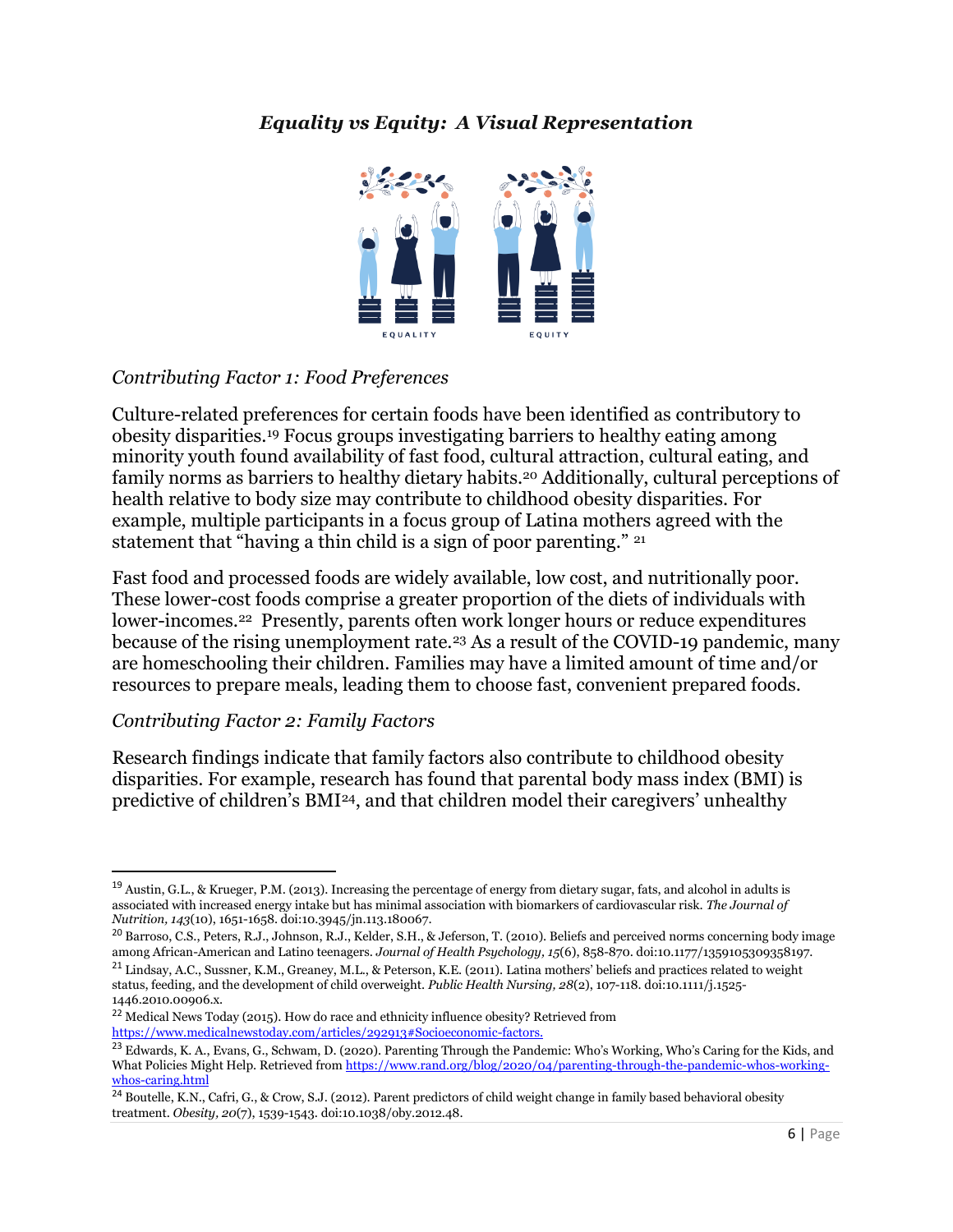eating behaviors.25 It is important to note that family-based interventions have shown that a parent's weight change is a significant indicator of children's weight change.<sup>26</sup> Therefore, studies suggest that family-based modification of physical activity and nutrition patterns are effective in reducing weight for all members of the family unit.

#### *Contributing Factor 3: Community/Environmental Factors*

Community based and environmental factors, including differences in resources like safe play areas and access to grocery stores, contribute to childhood obesity. Racial/ethnic minority and families with low incomes are more likely to live in neighborhoods with limited options for physical activity and healthy food options.<sup>27</sup> According to a report from the CDFI Fund, African American, non-Hispanic individuals are 2.49 times more likely to live in areas with limited supermarket access area than Caucasian, non-Hispanic individuals. <sup>28</sup> Additionally, physical activity in low-income neighborhoods may be limited by a lack of parks or safe areas to play.<sup>29</sup> Many lowincome neighborhoods lack healthy food options, and residents often shop at convenience stores.<sup>30</sup>

Food insecurity is defined as "the disruption of food intake or eating patterns because of lack of money and other resources," and may be influenced by several factors including income, employment, race/ethnicity, and disability.<sup>31</sup> The risk for food insecurity increases when money to buy food is limited or not available.32 Food deserts, defined as areas where healthy food options are physically inaccessible, are common in low-income American neighborhoods.<sup>33</sup> The term food desert is used by experts to describe areas in which fast food is plentiful and grocery stores are scarce.

Food deserts exacerbate food insecurity, encourage poor dietary choices, and contribute to obesity. Residents of these areas often use public transportation or walk to and from work and school, making it inconvenient and expensive to leave their neighborhood for groceries. Staple foods like milk, bread, and cereal are often available in local convenience stores, but for higher prices than usual because retailers corner their

population. *Epidemiologic Reviews, 31*, 7-20. doi:10.1093/epirev/mxp005.

<sup>28</sup> American Heart Association (2017). Healthy Food Access Fast Facts. Retrieved from

<sup>31</sup> Office of Disease Prevention and Health Promotion (2020). Food Insecurity. Retrieved from <https://www.healthypeople.gov/2020/topics-objectives/topic/social-determinants-health/interventions-resources/food-insecurity>  $32$  Ibid.

<sup>25</sup> Morrison, H., Power, T.G., Nicklas, T., & Hughes, S.O. (2013). Exploring the effects of maternal eating patterns on maternal feeding and child eating. *Appetite, 63*(1), 77-83. doi:10.1016/j.appet.2012.12.017.

<sup>&</sup>lt;sup>26</sup> Wrotniak BH, Epstein LH, Paluch RA, Roemmich JN. Parent Weight Change as a Predictor of Child Weight Change in Family-Based Behavioral Obesity Treatment. *Arch Pediatr Adolesc Med.* 2004;158(4):342–347. doi:10.1001/archpedi.158.4.342 <sup>27</sup> Lovasi, G.S., Hutson, M.A., Guerra, M., & Neckerman, K.M. (2009). Built environments and obesity in disadvantaged

<https://voicesforhealthykids.org/assets/img/Fast-Facts/vhk-fast-facts-healthy-food-access.pdf>.

<sup>&</sup>lt;sup>29</sup> Lovasi, G.S., Hutson, M.A., Guerra, M., & Neckerman, K.M. (2009). Built environments and obesity in disadvantaged population. *Epidemiologic Reviews, 31*, 7-20. doi:10.1093/epirev/mxp005.

<sup>30</sup> Ver Ploeg, M., Breneman, V., Dutko, P., Williams, R., Snyder, S., Dicken, C., & Kaufman, P. (2012). Access to affordable and nutritious food: updated estimates of distance to supermarkets using 2010 data. ERR-143 (US Department of Agriculture, Economic Research Service, Washington, D.C.).

<sup>33</sup> Ghosh-Dastidar, Hunter, Collins, Zenk, Cummins, Beckman, . . . Dubowitz. (2017). Does opening a supermarket in a food desert change the food environment? *Health and Place, 46*, 249-256.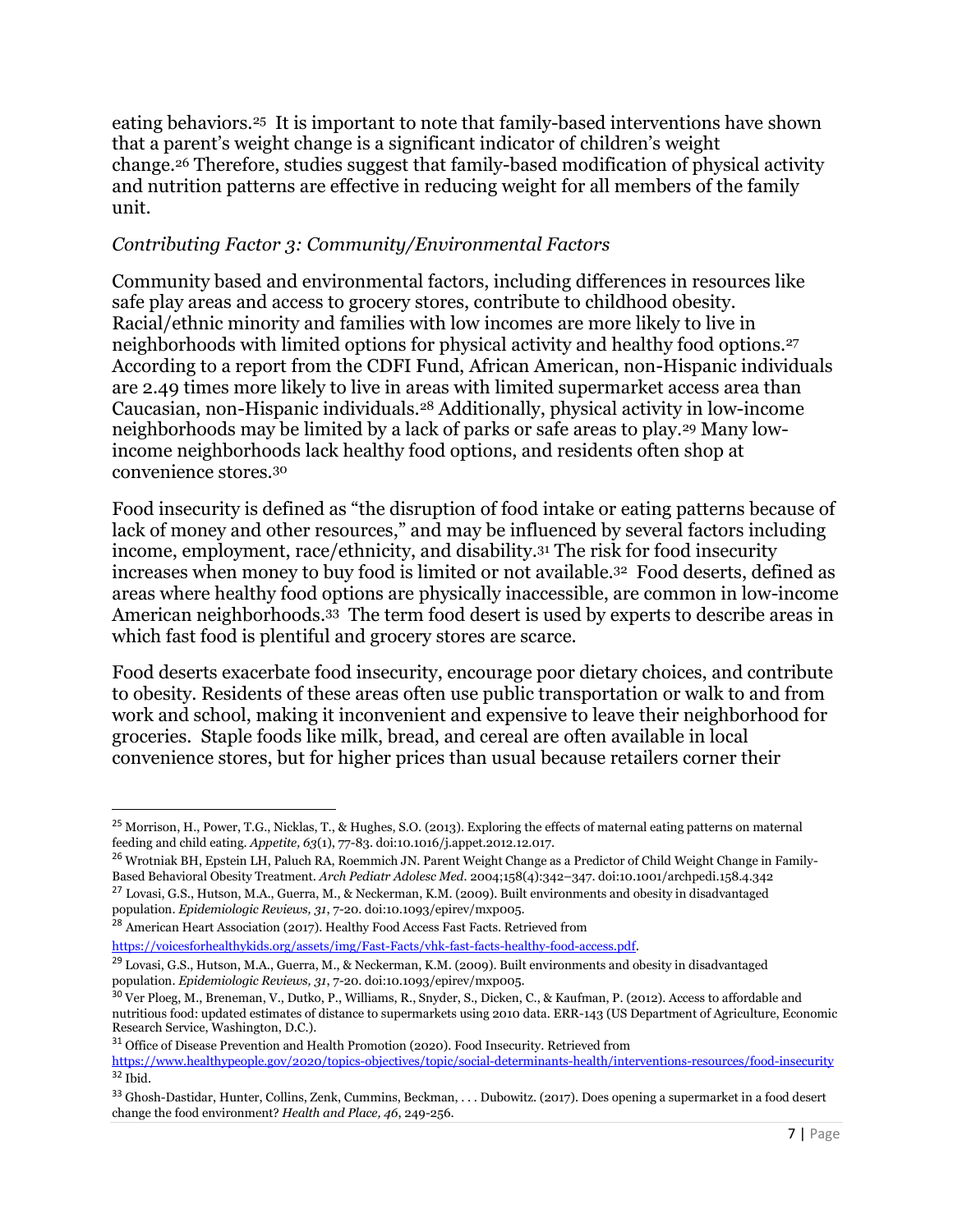markets.<sup>34</sup> While opening a grocery store may sound like a simple solution, it is often a difficult task in a food desert. Franchise fees, taxes, and zoning laws can discourage supermarkets from opening in low-income areas.<sup>35</sup> Changes in governmental policy, however, can make providing affordable, healthy options in low-income neighborhoods possible. Incentives to move closer to low-income areas and tax credits to expand existing stores encourage entrepreneurs to expand into food deserts.<sup>36</sup>

Nevada is vast and includes urban, metropolitan, rural, and frontier geography. In 2018*,* 16.5% of rural households faced food insecurity compared to 13.5% of households in metropolitan areas.37 It is surprising that in the rural and frontier areas that grow our food, households often face considerably deeper struggles with hunger than in metropolitan or urban areas.Food insecurity contributes to a vast array of illnesses, and individuals that reside in rural areas are at higher risk for poor health outcomes than their urban counterparts.<sup>38</sup>

Nevada has a high food insecurity rate of 20.5% when compared to the national low of 9.4% in North Dakota and high of 25.6% in New Mexico.<sup>39</sup> This data, collected in 2018, will likely worsen with increased rates of unemployment and homelessness resulting from the COVID-19 pandemic. The 2019 Nevada Legislature passed Assembly Bill 326, which provides tax credits to business entities that invest in grocery stores located in underserved communities. AB326 will incentivize the creation of grocery stores and jobs, and make fresh produce more accessible.



<sup>34</sup> Ibid.

<sup>&</sup>lt;sup>35</sup> Hilmers, A., Hilmers, D.C., & Dave, J. (2012). Neighborhood disparities in access to healthy foods and their effects on environmental justice. [review] *Am. J. Public Health, 102*(9):1644–1654.

<sup>36</sup> Ibid.

<sup>&</sup>lt;sup>37</sup> Food Research and Action Center (2020). Rural Hunger. Retrieved fro[m https://frac.org/hunger-poverty-america/rural-hunger.](https://frac.org/hunger-poverty-america/rural-hunger.)  $38$  Ibid.

<sup>&</sup>lt;sup>39</sup> State of Childhood Obesity (2020). Child Food Insecurity Rate. Retrieved fro[m https://stateofchildhoodobesity.org/state](https://stateofchildhoodobesity.org/state-policy/policies/foodinsecuritychild/)[policy/policies/foodinsecuritychild/](https://stateofchildhoodobesity.org/state-policy/policies/foodinsecuritychild/)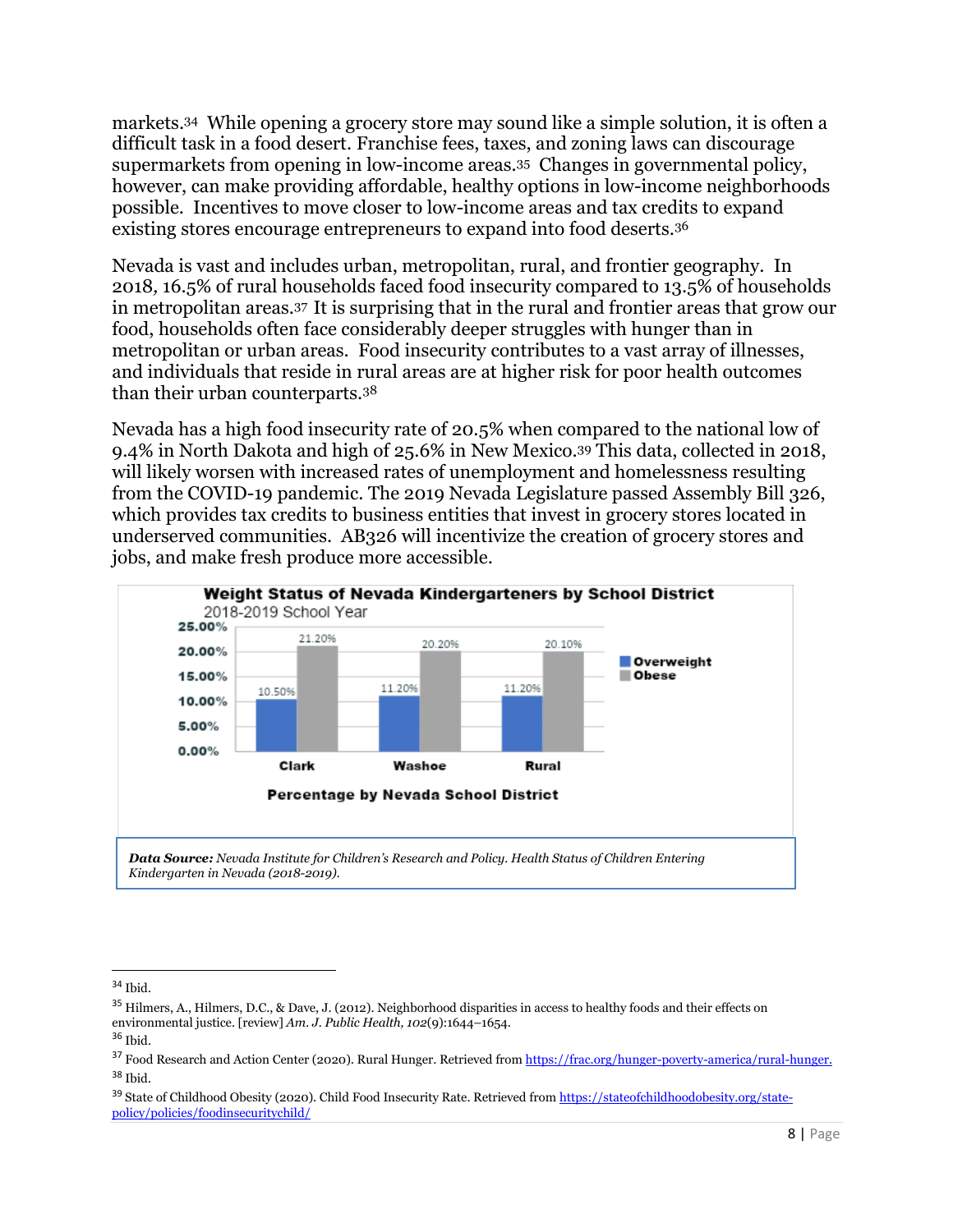#### *Contributing Factor 4: Psychological Factors*

Psychological factors contributing to childhood obesity disparities include poor social functioning40, anxiety, and depression.<sup>41</sup> Furthermore, a correlation has been demonstrated between obesity and depression in youth.<sup>42</sup> This is concerning because racial/ethnic minority youth experience a disproportionate number of stressors which may contribute to elevated levels of anxiety and depression. <sup>43</sup>

Youth, like adults, have unique and individual responses to stressors. It is important to consider racial and cultural identities while examining key motivators that contribute to better physical and mental health. A focus group study of culturally diverse children found that weight concerns were a healthy eating motivator among all groups except non-Hispanic, African American males, and motivation to eat healthy was adversely impacted by junk food cravings.<sup>44</sup>

#### *Contributing Factor 5: COVID-19 and Childhood Obesity*

The COVID-19 pandemic is impacting childhood obesity and may have long-term health effects for young individuals. Children and teens who struggle with overweight and obesity are currently isolated, often in unfavorable environments for maintaining healthy lifestyle behaviors. In a study published by researchers at the University at Buffalo in June 2020, compared to behaviors recorded a year prior, children ate an additional meal, slept an extra half hour, added nearly five hours on technological devices, and dramatically increased their consumption of red meat, sugary drinks, and high calorie/low nutrient foods per day. Conversely, physical activity decreased by more than two hours per week and the amount of vegetables consumed remained unchanged.45 While safety is paramount, legislators and school administrators must strive to balance appropriate restrictions and their health impacts.

#### *Contributing Factor 6: Cost Effectiveness*

Sustainable, cost-effective strategies are required to decrease obesity rates. By reviewing and conducting a return-on-investment analysis of published policies, Nevada could save millions of dollars in direct and indirect costs related to obesity.46 The

<sup>40</sup> Pitrou, I., Shojaei, T., Wazana, A., Gilbert, F., & Kovess-Masféty, V. (2010). Child overweight, associated psychopathology, and social functioning: a French school-based survey in 6- to 11- year old children. *Obesity, 18*(4), 809-817. doi:10.1038/oby.2009.278. <sup>41</sup> Esposito, M., Gallai, B., Roccella, M., Marotta, R., Lavano, F., Lavano, S.M., … Carotenuto, M. (2014). Anxiety and depression levels in prepubertal obese children: a case-control study. *Neuropsychiatric Disease and Treatment, 10*, 1897-1902. doi:10.2147/NDT.S69795.

<sup>&</sup>lt;sup>42</sup> Marmorstein, N.R., Iacono, W.G., & Legrand, L. (2014). Obesity and depression in adolescence and beyond: reciprocal risks. *International Journal of Obesity, 38*, 906-911. doi:10.1038/ijo.2014.19.

<sup>&</sup>lt;sup>43</sup> Kaye, L.B., Tucker, C.M., Bragg, M.A., & Estampador, A.C. (2011). Low-income children's reported motivators of and barriers to healthy eating behaviors: A focus group study. *Journal of the National Medical Association. 103*(9-10), 941-951.  $^{44}$  Ibid.

<sup>45</sup> Pietrobelli, A., Pecoraro, L., Ferruzzi, A., Heo, M., Faith, M., Zoller, T., Antoniazzi, F., Piacentini, G., Fearnbach, S. N., & Heymsfield, S. B. (2020). Effects of COVID-19 Lockdown on Lifestyle Behaviors in Children with Obesity Living in Verona, Italy: A Longitudinal Study. Obesity (Silver Spring, Md.), 28(8), 1382–1385. [https://doi.org/10.1002/oby.22861](https://www.google.com/url?q=https://doi.org/10.1002/oby.22861&sa=D&ust=1602695159575000&usg=AFQjCNHcZEm4Ck5PKuCLkPzMe0-y2jXLVQ)

<sup>46</sup> Harvard T.H. Chan School of Public Health (2020). Obesity Prevention Source: Economic Costs. Retrieved from <https://www.hsph.harvard.edu/obesity-prevention-source/obesity-consequences/economic/>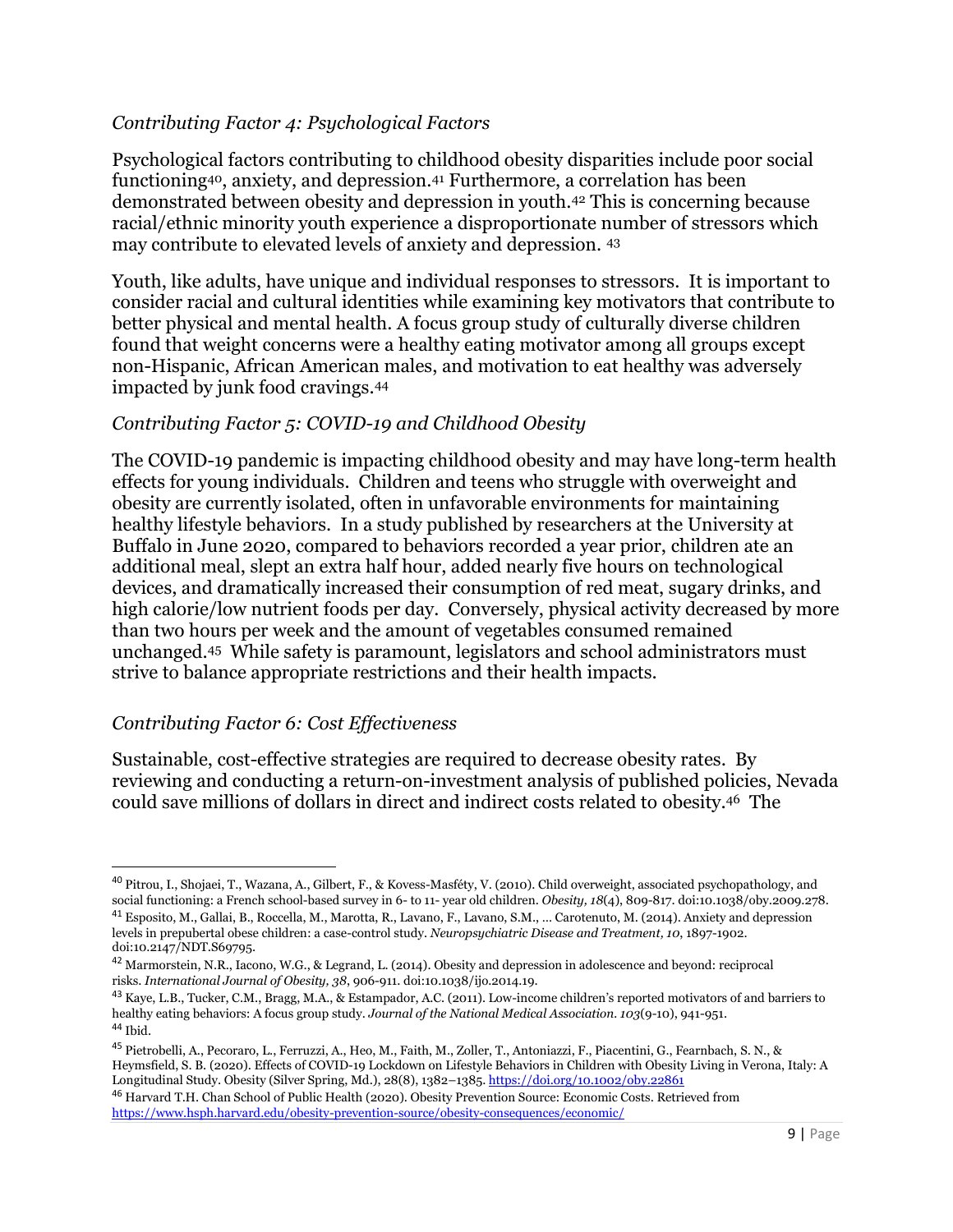literature review conducted to create this document led to the creation of seven recommendations to reduce childhood obesity prevalence in Nevada.

# **Policy Recommendations for Policymakers, Elected Officials, and School Administrators**

| <b>Recommendation 1</b> | Establish a governor's task force to <b>prioritize obesity</b>    |
|-------------------------|-------------------------------------------------------------------|
|                         | <b>prevention</b> through legislation and administrative policy   |
|                         | change at state and local levels                                  |
| <b>Recommendation 2</b> | Develop and support policies that <b>reduce disparities</b> in    |
|                         | healthcare provision and <b>improve access to care</b> (including |
|                         | primary care, oral health, and mental health services)            |
| Recommendation 3        | Develop policies and consider low-interest loan programs for      |
|                         | entrepreneurs to reduce food insecurity                           |
| Recommendation 4        | Improve access to safe and affordable places for children and     |
|                         | families to <b>increase</b> physical activity                     |
| Recommendation 5        | Improve data collection to better monitor indicators and          |
|                         | outcomes in reducing obesity on Nevada children and youth         |
| <b>Recommendation 6</b> | Increase awareness of nutritious options at restaurants to        |
|                         | encourage healthy choices                                         |
| <b>Recommendation 7</b> | <b>Improve nutritional offerings in schools</b> by increasing     |
|                         | the rigor of nutrition standards in Nevada                        |
|                         |                                                                   |

**Recommendation 1:** Establish a governor's task force to prioritize statewide efforts to reduce and prevent childhood obesity, support existing groups like the Nevada Early Childhood Obesity Steering Committee, and to study the effects of obesity on children's health. The task force shall: (1) Gather and maintain current information regarding childhood obesity to better understand the impact of obesity on children's health; (2) examine the nutrition standards for food procured by the state; (3) explore ways to increase physical activity in children; (4) recommend the implementation of a pilot program that will align with school schedules post-COVID in an effort to promote increased physical activity and reduce screen time; and (5) advise the General Assembly and governor concerning the coordination and administration of state programs that may reduce the incidence of childhood obesity. The task force will produce funding allocation estimates at the county level to support evidence-based programs and strategies for community-level and school-based programs.

**Recommendation 2:** Although the Affordable Care Act (ACA) led to large coverage gains, some groups remain at higher risk of being uninsured, lacking access to care, and experiencing poor health outcomes. Enacted in 2019, Senate Bill 198 required the state of Nevada to collect data examining why children lost Medicaid coverage in a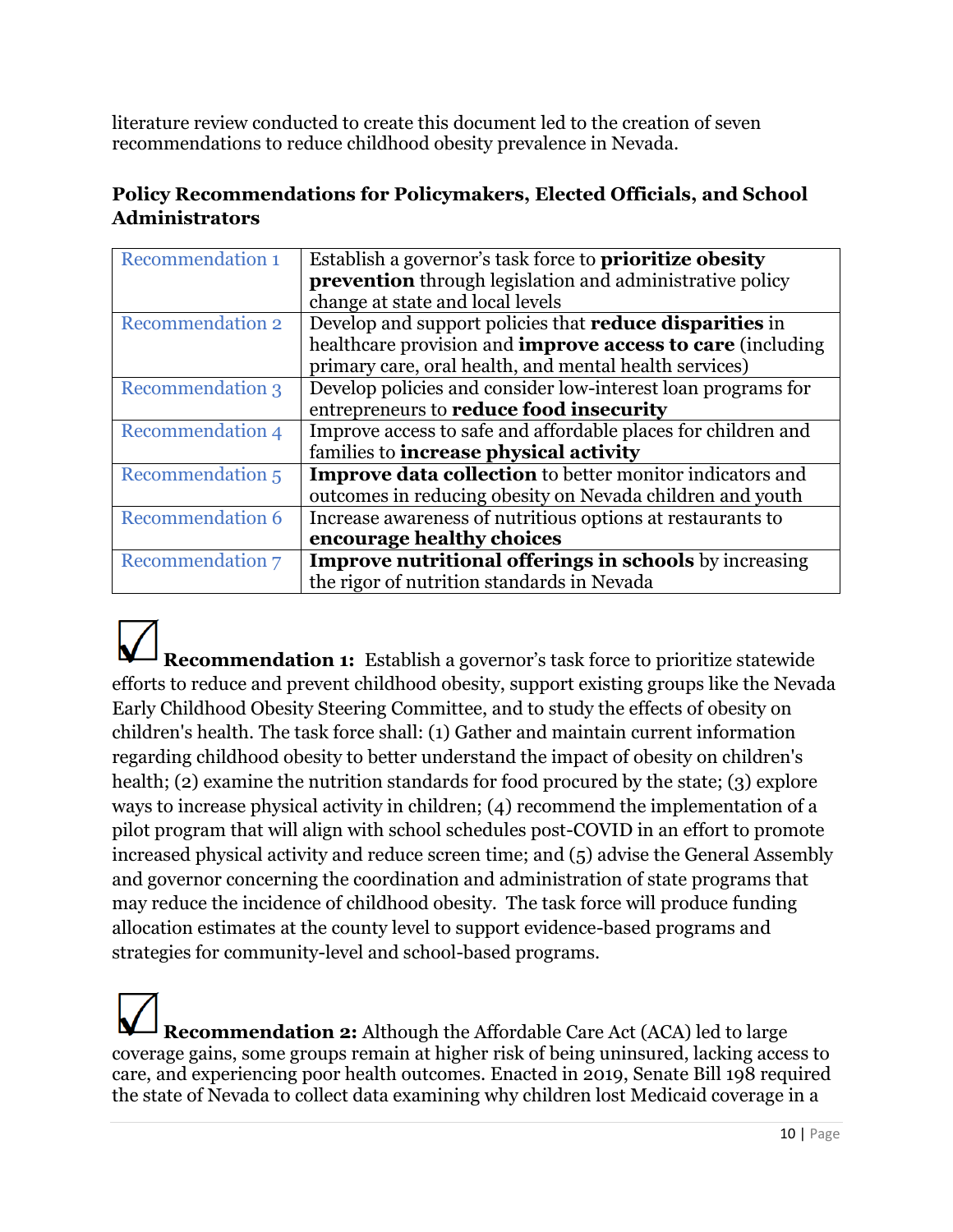12-month period. Beyond coverage, additional challenges to children's healthcare include limited capacity to address social determinants of health, declines in funding for preventative initiatives, and gaps in data. To reduce obesity, families in Nevada must have affordable, geographically accessible, culturally competent healthcare coverage.

**Recommendation 3:** The 2019 Nevada Legislative Session successfully addressed some policy issues to improve the state's capacity to reduce the obesity burden on children in the state of Nevada. To combat food deserts, policymakers should restrict the number of fast-food restaurants per intersection and consider a low-interest loan program that would encourage entrepreneurs to establish grocery stores in underserved areas. Additionally, funding needs for food insecurity should be assessed, and federal grants submitted through the state department of health.

**Recommendation 4:** Increasing access to physical activity is a critical component of reducing childhood obesity. Shared-use agreements allow public access to existing facilities or outdoor recreation parks by defining terms and conditions for sharing the costs and risks associated with expanding a property's use. For example, school districts may create shared-use agreements to allow after-hours access to school facilities for community members.<sup>47</sup>

Community organizations can provide access to safe places to be physically active—such as walking trails, indoor facilities, parks, and playgrounds—away from busy streets. Health and fitness facilities provide indoor physical activity opportunities. These facilities can also provide safer, more comfortable activity opportunities for people with mobility limitations or chronic health conditions.<sup>48</sup>

As a result of the COVID-19 pandemic, communities across the nation face challenges with restricting the use of recreation and gymnasium facilities. Virtual/online programming is an innovative way to keep kids active. Partnerships with schools and local businesses may increase participation through small incentives. Outdoor facilities could be considered and included in shared agreements so that local water parks and state parks with equipment rentals could be utilized for safe physical activity.

**Recommendation 5:** Data assists the Nevada State Legislature in creating policies that improve the lives of our citizens. In an effort to appreciate improvements and continue to evolve, we must develop a system to track key measures that will demonstrate if policies are efficient and cost-effective.

<sup>47</sup> Centers for Disease Control and Prevention (2020). Access to Places for Physical Activity. Retrived from [https://www.cdc.gov/physicalactivity/activepeoplehealthynation/strategies-to-increase-physical-activity/access-to-places-for](https://www.cdc.gov/physicalactivity/activepeoplehealthynation/strategies-to-increase-physical-activity/access-to-places-for-physical-activity.html)[physical-activity.html](https://www.cdc.gov/physicalactivity/activepeoplehealthynation/strategies-to-increase-physical-activity/access-to-places-for-physical-activity.html) <sup>48</sup> Ibid.